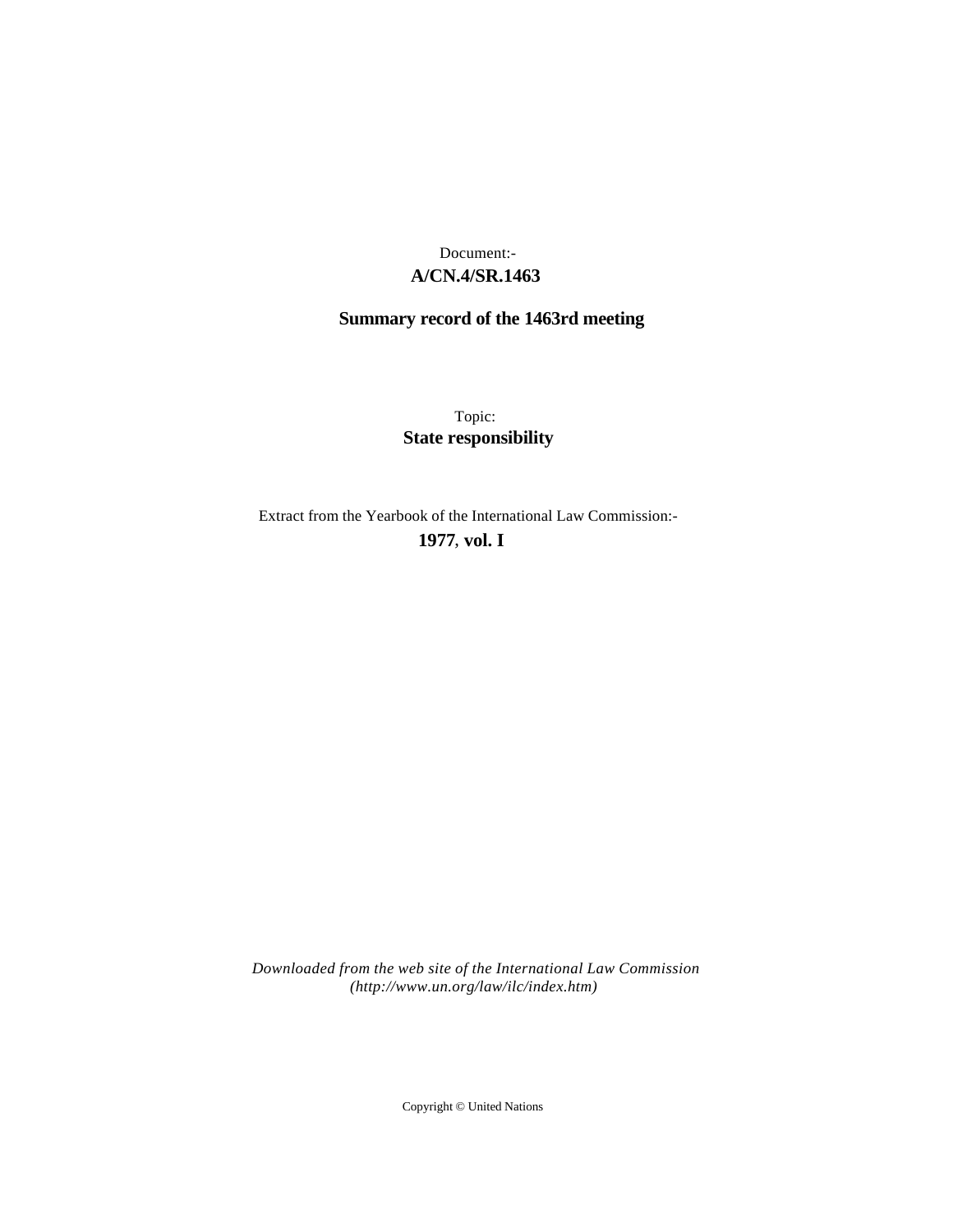cally determined action or omission", which were designed to bring out more clearly the difference between international obligations of conduct and international obligations of result.

21. Mr. USHAKOV suggested that the words "of a State" might be deleted from the title of the article.

22. Mr. AGO (Special Rapporteur) said he had no objection to that suggestion.

23. The CHAIRMAN said that, if there was no objection, he would take it that the Commission agreed to delete the words "of a State" from the title of draft article 20.

*It was so agreed.*

24. The CHAIRMAN said that, if there was no objection, he would take it that the Commission agreed to approve the title, as amended, and the text of article 20 proposed by the Drafting Committee.

*It was so agreed.<sup>3</sup>*

*The meeting rose at 4.15 p.m.*

**3 See also 1469th meeting, paras. 1-5.**

#### 1463rd MEETING

*Tuesday, 19 July 1977, at 10.05 a.m.*

### *Chairman:* Sir Francis VALLAT *Later:* Mr. Jose SETTE CAMARA

*Members present:* Mr. Ago, Mr. Calle y Calle, Mr. Dadzie, Mr. Diaz Gonzalez, Mr. El-Erian, Mr. Francis, Mr. Jagota, Mr. Njenga, Mr. Quentin-Baxter, Mr. Reuter, Mr. Riphagen, Mr. Sahovic, Mr. Schwebel, Mr. Sucharitkul, Mr. Tabibi, Mr. Thiam, Mr. Tsuruoka, Mr. Ushakov, Mr. Verosta.

> State responsibility *(continued)* (A/CN.4/302 and Add.1-3) [Item 2 of the agenda]

DRAFT ARTICLES SUBMITTED BY THE SPECIAL RAPPORTEUR *(continued) \**

ARTICLE 22 (Exhaustion of local remedies)

1. The CHAIRMAN invited the Special Rapporteur to introduce draft article 22, which read:

*Article 22. Exhaustion of local remedies*

**There is a breach of an international obligation requiring the State** *to* **achieve a particular result, namely, to accord certain treatment to individuals, natural or legal persons, if, after the State's initial conduct has led to a situation incompatible with the required result,**

**the said individuals have employed and exhausted without success the local remedies which were available to them and which possessed the necessary effectiveness to ensure either that the required treatment would continue to be accorded to them or, if that should prove impossible, that appropriate compensation be awarded to them. Consequently, the international responsibility of the State for the initial act or omission and the possibility of enforcing it against the State are not established until after local remedies have been exhausted without satisfaction.**

2. Mr. AGO (Special Rapporteur) said that articles 20 and 21 dealt, respectively, with the international obligations which required a State to adopt a particular course of conduct and with those which only required a State to achieve a particular result, leaving it free to determine the course of conduct by which to do so. In both cases, the State was required to perform or not to perform one or more actions or omissions; the difference was that, in the case of article 20, the required conduct was dictated by international law whereas, in the case of article 21, the initiative rested with the State. Moreover, the international obligations referred to in article 21 could be distinguished according to whether, in addition to being able to choose at the outset one means rather than another, the State did or did not have the faculty of rectifying, by a new course of conduct, the situation created by an initial inadequate course of conduct. If it had that faculty, there was no definitive breach of the international obligation until there had been a definitive failure to achieve the result, even in that exceptional manner. Sometimes, as had been seen, the obligation was so permissive that, when the originally required result was no longer attainable, the State could none the less discharge its obligation by achieving an equivalent result. That showed therefore how the way in which an international obligation was breached depended on the nature of the obligation itself.

3. Account should also be taken of a large and special category of international obligations: those assumed by States concerning the treatment of private individuals, particularly foreigners. When the result required by an international obligation was a certain kind of treatment for individuals, it was normal for the individuals concerned to co-operate in achieving that result, either by making an appropriate request at the outset or, if the obligation also allowed the State to rectify a situation which had been created by its initial conduct and which was incompatible with that required by the international obligation, by setting the necessary machinery in motion to remedy the unsatisfactory situation. For example, in the case of a conventional or customary international obligation providing for equality of treatment of nationals and foreigners in regard to the practice of a particular profession, if an authority of the State did not allow a foreigner to benefit from such equality of treatment, it was naturally incumbent on the foreigner to take the initiative to have the decision of that authority reversed by a higher administrative authority or by a judicial organ. The State itself could not be asked to take the initiative in every case, and that was how the principle of the exhaustion of local remedies had come into being.

On the other hand, when the beneficiary of an international obligation was a State and the obligation allowed it to remedy the effects of an inadequate initial course of

**Resumed from the 1461st meeting.**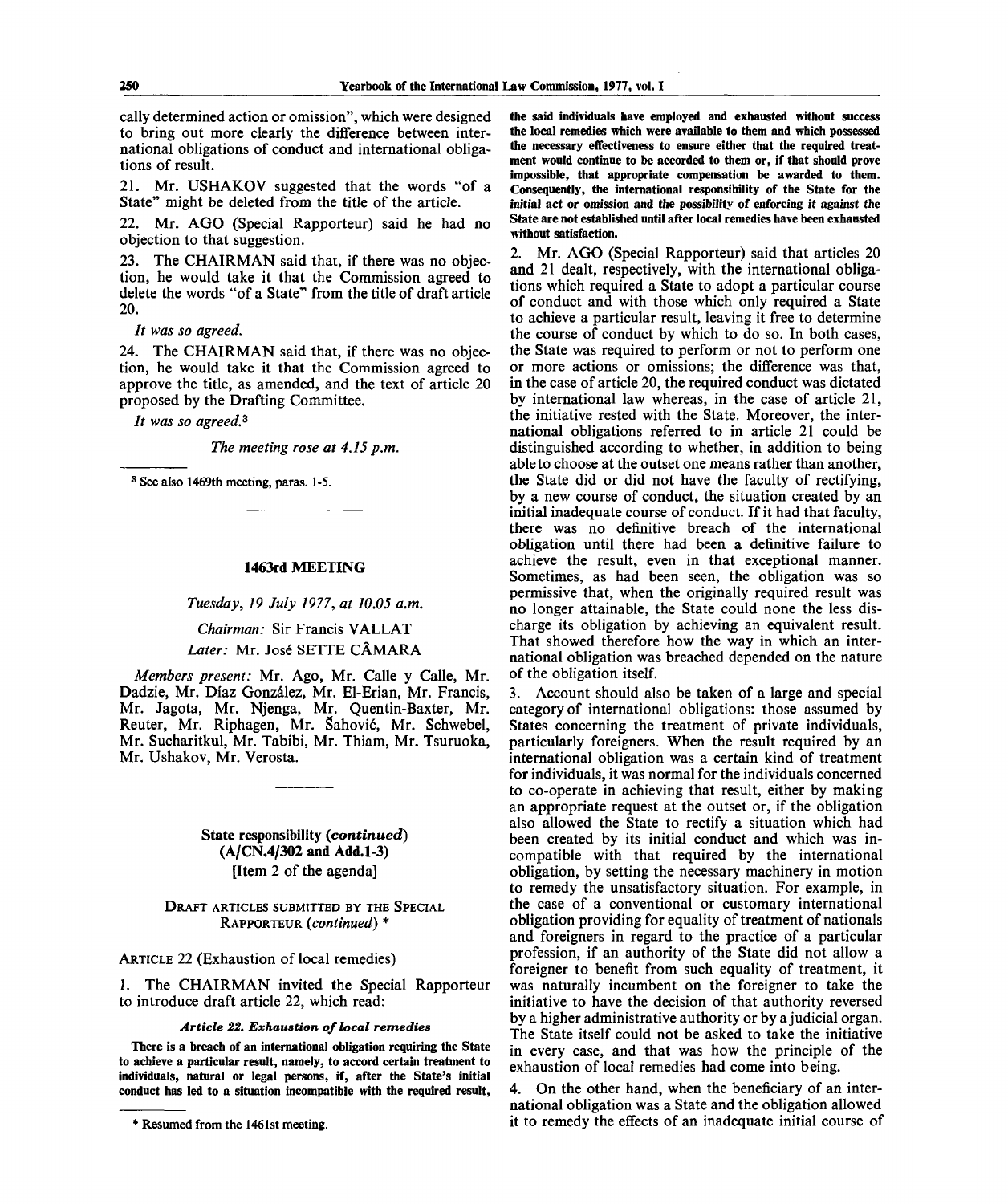conduct, it was naturally for that State to take the initiative by adopting different conduct to rectify the initial conduct. That was the case covered by article 21, paragraph 2, and not by article 22.

5. When an authority did not accord internationally required treatment to individuals and they appealed to a higher authority, the latter authority could rectify the situation by according them the desired treatment or by requesting the lower authority to do so. In that case, there was no breach of the international obligation because it required only the achievement of a result, namely, that certain treatment should be accorded *in concreto* to the individuals in question. If, on the other hand, the higher authority confirmed the decision of the lower authority and it thus became definitely impossible to achieve the required result, there was a breach of the international obligation and the State incurred international responsibility, since all the means available to it had not produced the desired result. Where, however, the individuals concerned, whether natural or legal persons, had themselves failed to set the necessary machinery in motion, the State could not, of course, be blamed for lack of diligence. It might happen, indeed, that individuals had little interest in rectifying the situation or allowed themselves to be barred by negligence. In that case, the further condition requiring the co-operation of the individuals, in other words, the exhaustion of local remedies, was not fulfilled.

6. The rule of exhaustion of local remedies had given rise to much controversy as to its origin—whether customary or conventional—and as to its nature—whether substantive or procedural. He believed it to be a very old rule, which had come into being at the same time as those designed to ensure certain treatment for foreigners. The question of exhaustion of local remedies must have arisen on the day when, for the first time, an individual established in a country other than his own had been the victim, in that country, of treatment different from that to which an international obligation entitled him.

7. The dispute as to the nature of the rule had arisen basically because the problem had been wrongly stated. Those who considered it to be a procedural rule invoked the fact that it was provided for in treaties where it entailed the consequence that a State could not intervene by giving diplomatic protection to its nationals or institute proceedings on their behalf before an arbitral tribunal or the International Court of Justice so long as the individuals concerned had not exhausted local remedies. But common sense compelled recognition that the exhaustion of local remedies, as a customary rule of very long standing, could not be a procedural rule applying only to the exercise of diplomatic protection or, still less, to the institution of proceedings before an international tribunal, since international tribunals all had their origin in treaties; there was no international jurisdiction established by custom. It was clear that the principle itself, which expressed a basic condition for the existence of a breach of an international obligation, had been confused with its corollary, which concerned the possibility of establishing responsibility for the breach.

8. The principle of the exhaustion of local remedies did, in fact, comprise a main proposition and a corollary.

The main proposition was that there was no breach of an international obligation of the type referred to, and therefore no international responsibility so long as a special condition had not been fulfilled, that condition being exhaustion by the individuals concerned of the remedies offered by the internal legal system. The corollary was that a State could not institute proceedings to establish responsibility for the breach of the obligation in question so long as the special condition for the generation of responsibility had not been fulfilled, that condition being exhaustion by the individuals concerned of the local remedies which could lead to the result required by the international obligation. In other words, it was only because responsibility was not generated until the moment when the required result could obviously no longer be attained that the international responsibility of a State could be engaged only when the individuals concerned had exhausted local remedies.

9. The raison d'etre of the principle in question had its origin in the natural logic of certain international obligations. To breach an international obligation was to impair a subjective right. The existence for a State of an international obligation "of result" towards another State meant that the latter had the subjective right to demand that the former should achieve the result required by the obligation. A breach by the former State of its obligation amounted to impairment of the subjective right of the latter State. Thus, if the subjective right in question was impaired, a new international subjective right emerged for that State: the right to demand compensation for the impairment of the right it had previously possessed. There were no suspended subjective rights. It was inconceivable that, in order to assert a subjective right which it already possessed, a State should have to wait until an individual had obtained a decision by a domestic court on an appeal he had lodged. If the State could not act with a view to exercising its new subjective right, it was because that right did not, for the time being, yet exist because, so long as there was still a possibility that, on the individual's appeal, the result required by the original subjective right might be achieved, the State still did not, as was only logical, have any new rights deriving from the impairment of its original right. That impairment was not yet complete.

10. There was some confusion in the works of learned writers. Borchard, who had been one of the first to study the matter, had well understood the two aspects of the principle. Subsequently, some writers had espoused his views, while others had favoured the idea that the condition of the exhaustion of local remedies was established by a purely procedural rule and yet others had recognized both a substantive and a procedural aspect of the principle. Some writers, who had first maintained that it was a procedural rule, had subsequently realized that they had considered only the logical consequence of the substantive aspect of the rule. He had referred only to a selection of writers in paragraph 54 of his sixth report (A/CN.4/302 and Add. 1-3), and some other recent studies had since been brought to his attention. In any event, the Commission was not called upon to enter into a doctrinal controversy, but to seek confirmation of the existence and the meaning of the principle of the exhaustion of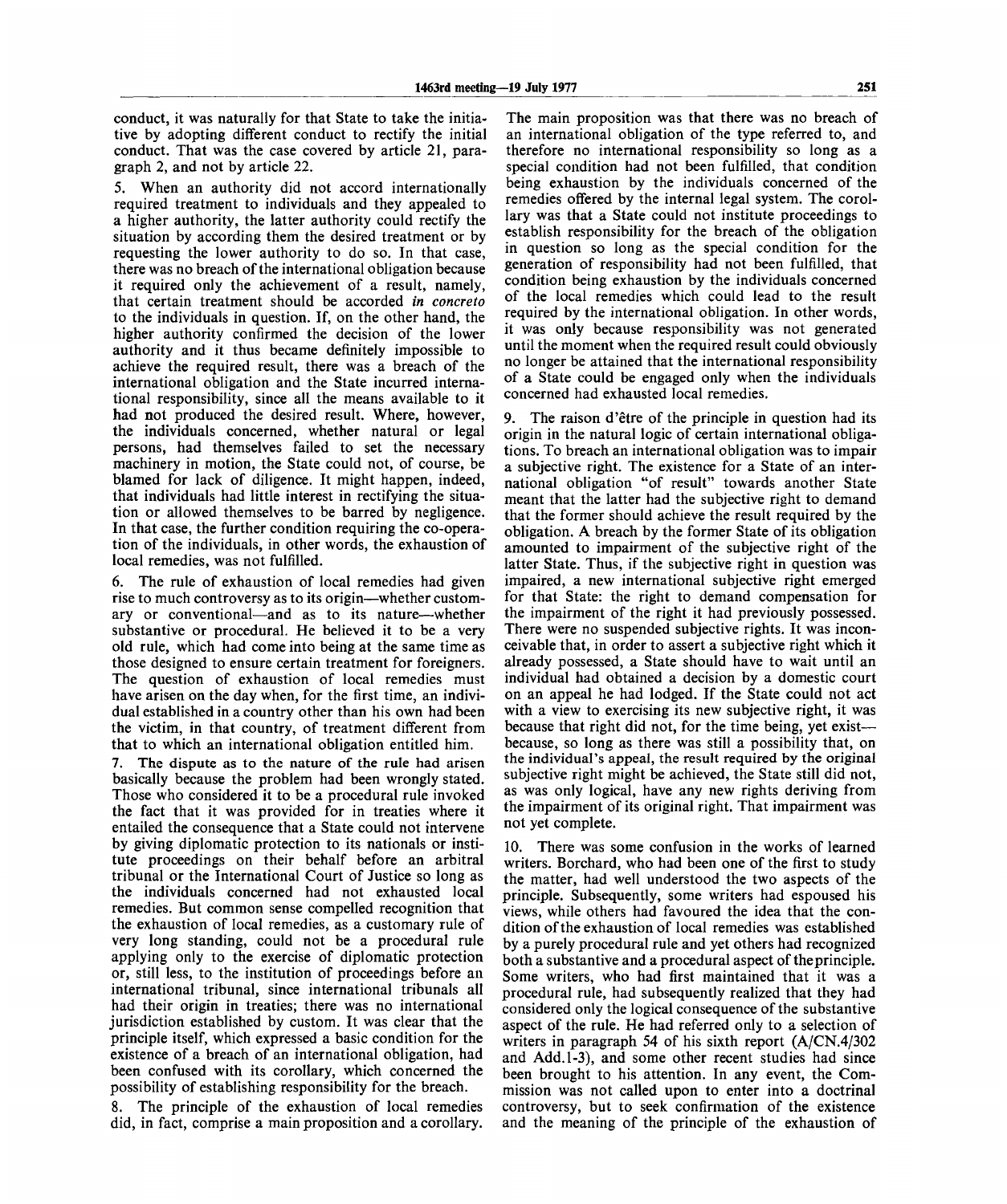local remedies in State practice and international case law.

11. Before proceeding to that analysis, it would be well to draw attention once again to one essential aspect. To affirm that the principle in question precluded application to an international tribunal so long as local remedies had not been exhausted was not to deny that it was above all a decisive factor in the breach of an international obligation and, consequently, in the generation of international responsibility. International tribunals often had to consider the question of the exhaustion of local remedies in dealing with the question of the admissibility of proceedings, for it was not uncommon for the respondent State to raise an objection as to admissibility based on the principle of the exhaustion of local remedies. In so doing, however, the State was merely asserting the corollary to the principle—which was the only matter of concern to it at the time—and the tribunal necessarily did the same. To be able to deny that the principle had both a substantive and a procedural aspect, it would be necessary to find, in judicial decisions, the affirmation that it related solely to procedure, to the exclusion of any effect on the existence of international responsibility.

12. As to State practice, reference should, as usual, first be made to the Conference for the Codification of International Law (The Hague, 1930). The replies to the request for information addressed to Governments by the Preparatory Committee for that Conference had not been very clear about the matter under consideration, but some had clearly indicated that international responsibility arose only after local remedies had been exhausted without satisfaction. The United Kingdom alone had referred only to the procedural aspects of the principle, but it should be noted that subsequently, on other occasions, it had taken a different position. At the Conference itself, the opinions expressed had revealed several trends. Many delegations—in particular, the Romanian delegation, whose very clear and precise statement was reproduced in paragraph 55 of his report—considered the exhaustion of local remedies to be a condition for the generation of responsibility. A few other delegations, such as that of Italy, had expressed a contrary, albeit much less definite, view. The delegations of the United States and Norway had stated that the exhaustion of local remedies was sometimes a condition for responsibility and sometimes a condition for the possibility of establishing it. Thus, no clear and final conclusion had emerged from the Conference, but it could be said that the majority of delegations had considered that international responsibility arose only after individuals had exhausted local remedies.

13. It was interesting to note that the Governments of the United States and Norway had expressly stated that the exhaustion of local remedies gave rise to responsibility if the internationally wrongful act related to the administration of justice in regard to foreigners. In that sphere, however, it was usual for several organs to intervene successively, so that the administration of justice was normally not limited to the action of the first organ. Moreover, to assert that, where the administration of justice was concerned, there was no final breach of an international obligation so long as a higher court could

still undo what a lower court had done obviously amounted to establishing a general principle that was valid outside that particular sphere. He therefore believed that the United States and Norwegian replies confirmed that the principle of the exhaustion of local remedies certainly had consequences at the procedural level but that, above all, it determined the existence of a breach of the obligation and the generation of responsibility.

14. With regard to international diplomatic and judicial practice, he first stressed the need to take account of the circumstances of each particular case. It was always necessary to inquire whether a State had affirmed the principle only when challenging the admissibility of proceedings brought against it, for it was then obvious that it was asserting only the procedural aspect of the principle, not the substantive aspect. It should also be noted that international tribunals, when considering a preliminary objection relating to admissibility, must refrain from examining the substance of the case before them. It would therefore be wrong to consider the views expressed on such occasions as a rejection of the substantive aspects of the principle.

15. He then referred to the parts of his report in which he had analysed some examples of international practice with a view to drawing conclusions. In its decision No. 21 of February 1930, the Great Britain-Mexico Claims Commission had stated that "the responsibility of the State under international law can only commence when the persons concerned have availed themselves of all remedies open to them under the national laws of the State in question".<sup>1</sup> In the *Administration of the Prince von Pless* case, referred to the Permanent Court of International Justice,<sup>2</sup> both the Polish and the German Governments had recognized that there could be no question of international responsibility of a State so long as the local remedies had not been exhausted. In the *Finnish Vessels* Arbitration case,<sup>3</sup> the arbitrator had succeeded in maintaining a sort of neutrality between the two ways of approaching the requirement of exhaustion of local remedies to which he had referred, but he had brought out one essential point: the parties must in fact have exhausted local remedies with the intention of winning their case. The condition of exhaustion of local remedies was not a mere formality, and it was not enough for individuals to appeal for the sake of form, reserving certain weighty arguments for a future international proceeding. *The Phosphates in Morocco* case <sup>4</sup> between Italy and France, which had been heard by the Permanent Court of International Justice, was not very instructive either for the purposes of the question covered by article 22. The European Commission of Human Rights, on the other hand, had stated a principle of general application when it had affirmed that the responsibility of a State arose only at the moment when local remedies had been exhausted.<sup>5</sup>

<sup>1</sup> See A/CN.4/302 and Add.1-3, para. 63.

<sup>2</sup>  *Ibid.,* para. 64.

<sup>3</sup>  *Ibid.,* para. 65.

<sup>4</sup>  *Ibid.,* paras. 66-69.

<sup>5</sup>  *Ibid.,* para. 71.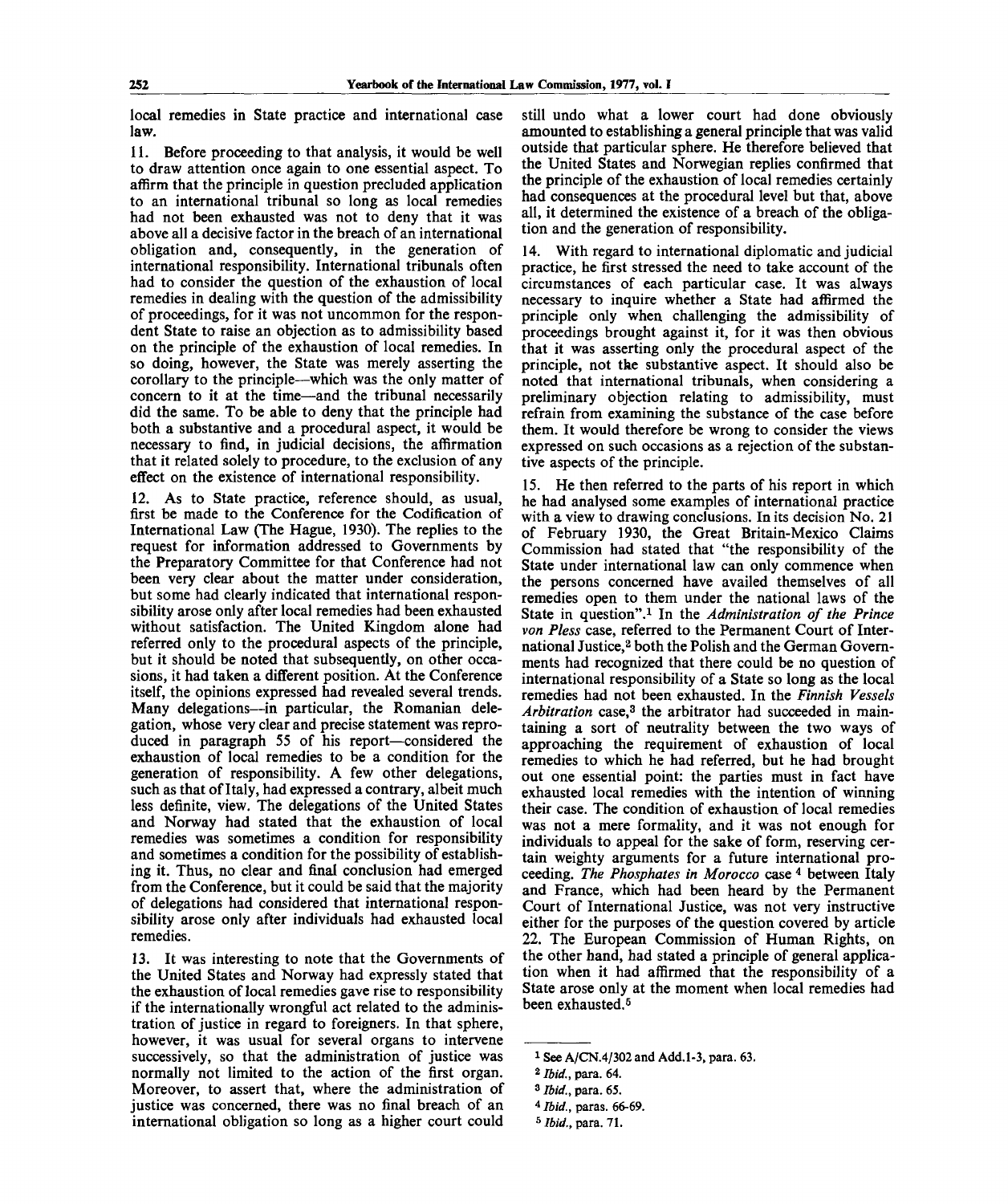16. Lastly, he drew attention to the separate or dissenting opinions of several judges of the International Court of Justice and the Court which had preceded it.<sup>6</sup>

17. He concluded from the foregoing analysis that all the really clear and positive indications of practice and case law, as well as the separate opinions of distinguished judges, led to the same result: there was no breach of an international obligation or generation of responsibility so long as remedies were still available to the parties at the internal legal level, by which the State could produce the internationally required result.

#### *Mr. Sette Cdmara, first Vice-Chairman, took the Chair.*

18. The question arose whether or not the principle that the exhaustion of local remedies was a supplementary condition for the breach of an obligation of result when the result required consisted in ensuring that foreigners would be treated in a particular way was a principle of general international law.

19. Some recent writers had maintained that the principle of exhaustion of local remedies was a purely conventional principle; not being in favour of it, they had endeavoured to limit its scope by reducing it to a purely procedural principle established by certain international conventions. However, that was an isolated theoretical opinion, and the great majority of writers considered that the principle of the exhaustion of local remedies was a general principle of international law, which was, moreover, only the logical consequence of the nature of certain international obligations.

20. International jurisprudence came close to legal theory on that point. The judgments or decisions pronounced in such cases as the *Mavrommatis Palestine Concessions* case (1924), the *Panevezys-Saldutiskis Railway* case (1939), the *Interhandel* case (1959), the *British Property in Spanish Morocco* case (1925), the *Mexican Union Railway* case (1930), the *Ambatielos* case (1956) and the *German External Debts* case (1958) <sup>7</sup> recognized without exception that the principle of the exhaustion of local remedies was a well-established rule of general international law.

21. That position was confirmed by the practice of States, which were unanimous in recognizing the general character of the principle of the exhaustion of local remedies, as was shown by the positions<sup>T</sup> taken by Governments in the disputes referred to the International Court of Justice. The Polish Government in the *Administration of the Prince von Pless* case, the Yugoslav and Swiss Governments in the *Losinger* case, the French and Italian Governments in the *Phosphates in Morocco* case, the Lithuanian and Estonian Governments in the *Panevezys-Saldutiskis* case, the Iranian and British Governments in the *Anglo-Iranian Oil Company* case, the United States and Swiss Governments in the *Interhandel* case, the Bulgarian Government and the United States and Israeli Governments in the *Aerial Incident of 27 July 1955* case 8 had all recognized the existence of that principle as a rule of general international law.

22. The positions taken by Governments parties to disputes referred to other international tribunals were equally conclusive. The Bulgarian and Greek Government in the *Central Rhodope Forests* case, the British and Iranian Governments in the *Anglo-Iranian Oil Company* case, and the Finnish and British Governments in the *Finnish Vessels Arbitration* case <sup>9</sup> had all recognized that the principle of the exhaustion of local remedies was an undisputed principle of general international law.

23. It had been said that the principle had come into being with the development of rules which imposed obligations on the State in regard to the treatment of foreigners. However, the question arose whether there was a risk of going both too far and not far enough if the application of the principle was generally linked to the breach of obligations concerning the treatment of foreigners: too far, because it might be asked whether international law itself did not provide for exceptions to the applicability of the principle to the treatment of foreign natural or legal persons; not far enough, because it might also be asked whether the rule of the exhaustion of local remedies should not be extended to other subjects, in particular to natural or legal persons who were nationals of the obligated State.

24. He stressed that the question arose solely in connexion with general international law. It was true that international conventions sometimes restricted the principle of the exhaustion of local remedies or extended it to other spheres or provided for special arbitration procedures designed to take the place, in certain particular cases, of the normal system of internal legal proceedings, thus limiting the scope of application of the principle. But such conventional limitations were not within the competence of the Commission, which must only concern itself with the application of the principle of the exhaustion of local remedies as received in general international law.

25. The principle of the exhaustion of local remedies had its origin in the commonest case—that in which the obligation imposed on the State required it to accord certain treatment to foreign nationals in regard to an activity carried on in its territory. It might, however, be asked whether that principle applied when the breach of the obligation occurred outside the territory of the State, for example, on the high seas. That possibility was, in fact, rather limited since it was not certain that local remedies always existed in such cases. Where such remedies did exist, however, he did not see why the principle concerning their exhaustion should not apply.

26. It might also be asked whether the principle of the exhaustion of local remedies as a condition to be met applied to foreigners who were not resident in the territory of the State. Again, he saw no reason for not applying the principle in that case, since the fact that the foreigner was or was not resident in no way changed the obligation of the State concerning the treatment of that person. It was also obvious that, if the injured person usually resided very far from the country in question and consequently could not comply with the time-limits for the institution of proceedings, the condition would not apply in that

<sup>6</sup>  *Ibid.,* paras. 73-75.

<sup>7</sup>  *Ibid.,* para. 84.

<sup>8</sup>  *Ibid.,* para. 87.

<sup>9</sup>  *Ibid.,* para. 88.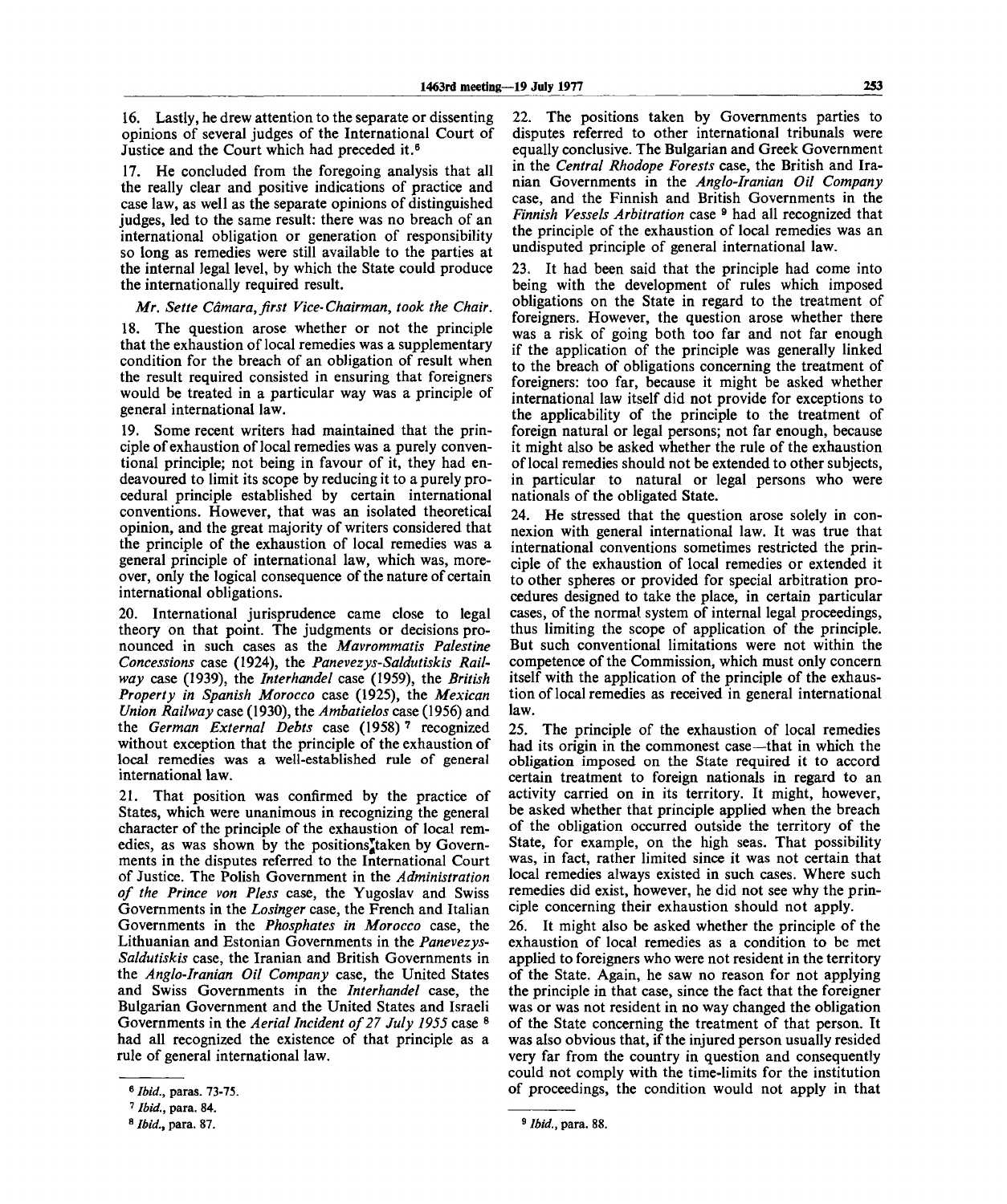particular case since the remedies must be adequate and effective. But the effectiveness of remedies must be judged in each particular case. Thus, it was preferable not to introduce into the general statement of the principle in article 22 detailed exceptions designed to take account of all the special cases that might arise, but to leave it to international jurisprudence to settle those cases as and when they arose.

27. Where the injury caused to a foreigner was the result of open animosity or of a discriminatory intent on the part of the State against the nationals of a particular country, it was again the principle of the adequacy and effectiveness of local remedies that applied, for, if exhaustion of local remedies was not required in such a case, it was because those remedies would clearly not be effective.

28. Where the injured person had no voluntary link with the State whose remedies had to be used—for instance, in the case of the El Al aircraft shot down by Bulgarian anti-aircraft fire because it had entered Bulgarian air-space by mistake, or where injury was caused to a foreigner brought into the territory of a State against his will, or in transit through it by air or land—the problem that arose was once again that of the real availability of effective local remedies. It should be clearly indicated in the text or in the commentary that that meant the real possibility of using such remedies. But the draft article should not contain a list of exceptions to the general principle of the exhaustion of local remedies, and it should be left to treaty law to specify, when States judged it necessary, the conditions in which that principle must or must not apply.

29. It might also be asked whether application of the principle of the exhaustion of local remedies should not be extended to spheres other than that of the treatment of foreign individuals. He emphasized that there could be no question of extending the principle to cases of injury suffered by foreigners acting in a country as organs of the State of which they were nationals. It was true that, in its resolution of 1956,<sup>10</sup> the Institute of International Law had declared, rather casually, that an exception should be made to the rule of exhaustion of local remedies for foreigners enjoying special international protection in a country, in other words, primarily for diplomatic and consular agents. Diplomatic and consular agents were not, however, private individuals; they were organs of the State they represented. The rule of exhaustion of local remedies could not then apply to them when they suffered injury in the performance of their duties; it could apply only if they suffered injury while acting as private individuals. Although their immunity from jurisdiction prevented them from being defendants, it did not prevent them from being plaintiffs.

30. He did not think that an exception to the rule of exhaustion of local remedies should be made in the case of a foreign private company with public capital participation, since what mattered was not the more or less public character attributed to the legal person by the legal system to which it belonged, but the kind of activity it carried

on in foreign territory. There was no reason why the condition of the exhaustion of local remedies should not be applied even to a foreign company financed mainly by public capital if it acted as a purely private person in the territory of the State.

31. In fact, therefore, the question of a possible extension of the rule of exhaustion of local remedies arose only in regard to a category of private persons with whom international law was becoming increasingly concerned and who were nationals of the State itself. That was a limited problem because, despite the growing importance they were assuming, the rules relating to the treatment of nationals were almost exclusively rules of treaty law. The question to be decided was whether the principle of the exhaustion of local remedies, hitherto limited only to foreigners, should also be applied to nationals when the State had an international obligation relating to their treatment. If it was a treaty obligation, the treaty would usually provide the answer to that question. Should the principle of the exhaustion of local remedies nevertheless be established to provide for the possibility that a customary rule might be established on the subject? Should the principle therefore be applied to all individuals foreigners and nationals—or should cases concerning the treatment of nationals be excluded on the ground that they were fully covered by treaty law? If the second solution was adopted, a problem might arise if an international convention for the protection of human rights did not expressly stipulate the prior exhaustion of local remedies. That condition would then apply to foreigners, but not to nationals. He had therefore considered it advisable to include in the rule stated in article 22 the case of a breach by the State of an international obligation concerning the treatment of its own nationals, but it was for the Commission to decide whether provision for that case should be retained.

32. The real raison d'etre of the principle of the exhaustion of local remedies was to enable the State to avoid the breach of an international obligation by rectifying, through subsequent conduct adopted on the initiative of the individuals concerned, the consequences of an initial course of conduct contrary to the result required by the obligation. If the injured person had failed to exhaust the remedies available to him, there was negligence on his part and no breach occurred.

33. The mere fact that remedies existed, however, did not mean that the injured persons were obliged to use them. The forms of remedy varied considerably from one legal system to another and their use should not be assessed in the abstract but, in each specific case, by the criterion of effectiveness.

34. It could be concluded, first, that, in principle, all available remedies capable of rectifying the situation complained of must be used and that all appropriate legal grounds for securing a favourable decision must be invoked; and, secondly, that a remedy should be used only if it held out real prospects of success and if the success to which it might lead was not merely a matter of form, but could actually produce the result originally required by the international obligation or, if that was no longer possible, a truly equivalent alternative result.

<sup>10</sup>  *Yearbook ... 1969,* vol. II, p. 142, document A/CN.4/217 and Add.l, annex IV.